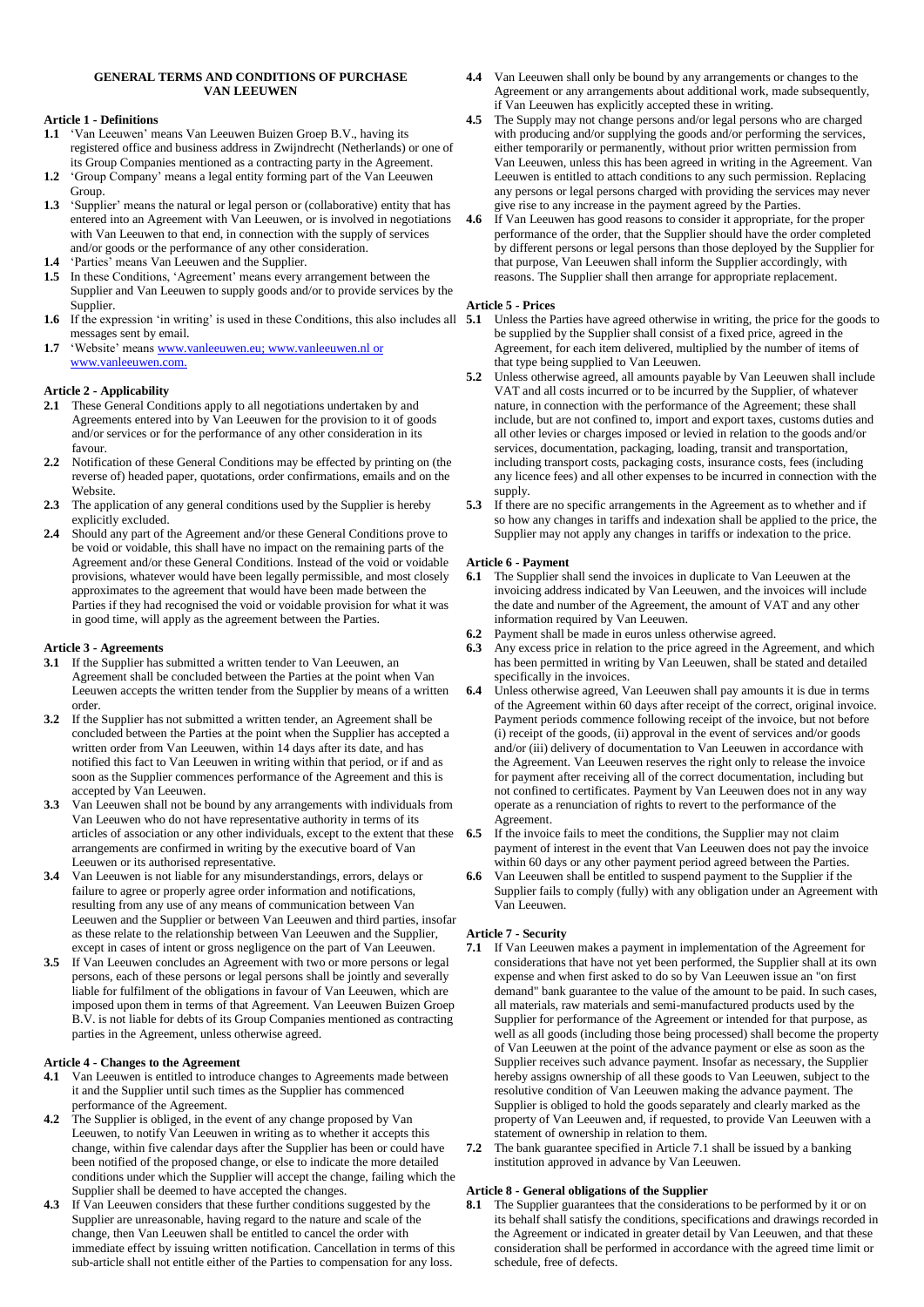- **8.2** The consideration must be performed within or in accordance with the agreed period/schedule, except where the circumstances specified in Article 16 arise. Unless the Parties have explicitly agreed otherwise, the agreed period/schedule shall operate as a fatal deadline, so that if this period is exceeded by the Supplier, it shall automatically be in default without the requirement for any prior written notice of default.
- **8.3** The Supplier guarantees that it will act in accordance with all applicable national and international legislation and regulations, standards and norms, guidelines and codes in connection with the performance of the Agreement, including all applicable legislation and regulations which include, as regards international trade, any embargos, import and export restrictions and sanction lists as well as legislation and regulations relating to combating and preventing child labour, corruption, slavery, bad working conditions and terrorism.
- **8.4** The Supplier guarantees that it holds all rights to the goods, services or parts thereof that are required for performance of the Agreement. The Supplier is duly authorised to hold and dispose of the goods, is in possession of all licences, permits, statements and other documentation required in the countries of origin, transit or destination in order to fulfil its obligations and shall immediately notify Van Leeuwen of any statutory restrictions.

### **Article 9 - Delivery and packaging of goods**

- **9.1** The goods to be supplied shall be delivered in the manner agreed between the Parties, or in such manner as may be indicated in greater detail by Van Leeuwen, and shall at least be packaged, marked and/or secured in such a way that these goods shall reach their destination in good condition, can be adequately identified and can be unloaded at their destination safely and without costs being incurred by Van Leeuwen.
- **9.2** Unless otherwise agreed in writing, the good shall be delivered in accordance with Incoterms 2010 DDP on-site to Van Leeuwen in Zwijndrecht. Partial deliveries shall only be accepted by Van Leeuwen if it has given prior written permission.
- **9.3** If Van Leeuwen asks the Supplier to deliver the goods to a different address before the goods are delivered, the Supplier shall comply with this request, free of charge.
- **9.4** When the goods are delivered, the Supplier shall hand over to Van Leeuwen (or any third party nominated by Van Leeuwen) all associated licences, permits, documents, information, specifications and instructions required for the safe and correct transportation, use, handling, processing and storage of the goods, as well as all normal certificates. Any revision documents must be **Article 12 - Interim termination of the agreement** or assembly of the goods.

#### **Article 10 - Time of delivery of goods**

- **10.1** Delivery shall be within the period/schedule agreed in the Agreement.
- **10.2** As soon as the Supplier knows or expects that it will be unable to deliver the goods, or to do so on time, it shall immediately notify Van Leeuwen of this in writing, indicating the cause of the circumstances under which it is forced to do so and indicating the measures that are necessary to achieve a solution for any consequent problems, and shall also take such measures at its own expense. Without prejudice to the provisions in Article 14, the Supplier shall be liable for all consequent losses sustained by Van Leeuwen unless the Supplier can demonstrate that the circumstance in question are attributable to Van Leeuwen. The provisions in this paragraph are without prejudice to the remaining rights of Van Leeuwen.
- **10.3** If Van Leeuwen notifies the Supplier in good time that it is unable, for whatever reason, to accept receipt of the goods at the agreed time, and if the goods are ready for dispatch, the Supplier shall retain and secure the goods at its own expense and take all reasonable steps to prevent any deterioration in quality until they are delivered, unless it would be unreasonable to require the Supplier to do so. Van Leeuwen shall then not enter into a creditor's default position.
- **10.4** Any postponement of acceptance, as specified in paragraph 3 of this Article, shall never entitle the Supplier to demand any increase in the agreed price and/or compensation.

#### **Article 11 - Quality, warranty and approval**

- **11.1** The Supplier guarantees that the goods to be delivered and/or the services to be provided to Van Leeuwen coincide with the Agreement (including the specifications) and that the goods to be delivered possess the agreed characteristics, are free of defects, are suitable for the purpose for which they are intended and comply with the statutory requirements and other government provisions as well as the requirements of safety and quality standards applicable within the industry, all as current on the date when the Agreement is concluded.
- **11.2** By extension to the foregoing paragraph, the provisions on standards from the applicable ISO series, as applicable on the date when the Agreement is concluded, shall also be applicable in appropriate cases. If and to the extent that the foregoing provisions on standards are applicable, the Supplier will perform the Agreement in accordance with these provisions, in the context of properly safeguarding and managing quality.
- **11.3** Approval, tests and/or trials by Van Leeuwen, or individuals or bodies appointed by Van Leeuwen, may occur before, during or after delivery.
- **11.4** For this purpose, the Supplier shall grant access to sites where the goods are produced or stored and shall cooperate in any approvals, tests or trials that may be desired, supplying any requisite documentation and explanations for that purpose at its own expense.
- **11.5** The Supplier shall inform Van Leeuwen, if necessary in good time and in advance, as to the time when approval, tests and/or trials may take place. The Supplier is authorised to be present during the approval, test and/or trial.
- **11.6** The Supplier shall be responsible for the costs of approval, tests and/or trials. The same applies to re-inspections, re-tests or re-trials.
- **11.7** Approval does not imply any acceptance on the part of Van Leeuwen. If the goods or services are rejected on approval, testing and/or trials, whether before, during or after delivery, Van Leeuwen shall notify the Supplier accordingly in writing. The period for complaints, specified in Article 7:23 of the Dutch Civil Code, does not apply. Van Leeuwen cannot reasonably be expected to inspect the goods that are delivered on an individual basis, but may only be expected to check the delivered goods for any patent transportation damage and quantity.
- **11.8** In urgent cases and also if it should reasonably be anticipated that the Supplier cannot or will not arrange for rectification or replacement, or to do so promptly, Van Leeuwen shall be entitled to undertake repair or rectification itself, at the Supplier's expense, or have this done by third parties, without prejudice to the provisions in Article 14.
- **11.9** The Supplier shall immediately repair or replace goods or parts thereof that do not function properly or that become defective within a period of thirtysix (36) months after the date of acceptance or, if later, within a period of twenty-four (24) months after the date of being commissioned. Rectified or replaced goods or parts thereof are guaranteed for a further period of two years after the date of rectification or replacement. So far as possible, the Supplier shall allow Van Leeuwen to use these goods until Van Leeuwen has received replacement goods.
- **11.10** Van Leeuwen is entitled to refuse all goods or services that are delivered (i) not at the agreed time, (ii) not in the agreed numbers and/or quantities, (iii) in improper or damaged packaging, (iv) with one or more defects, or (v) without the documentation specified in Article 9.4. The Supplier shall be financially responsible for and bear the risk in respect of return or else storage of the goods, without prejudice to Van Leeuwen's right to compensation for loss and expenses sustained as a result of the Supplier's failure to comply with its obligations.

- in the possession of Van Leeuwen no later than three (3) weeks after delivery **12.1** The Supplier may (only) terminate the Agreement at an interim stage in the event of force majeure, as defined in Article 16, and by means of written notification to Van Leeuwen. Such notification must be issued as quickly as possible, as soon as the force majeure situation manifests itself.
	- **12.2** The Supplier is obliged to mitigate the loss sustained by Van Leeuwen as a result of such interim termination or else to take adequate measures to prevent such loss.
	- **12.3** Van Leeuwen is entitled to cancel the Agreement at any time (including at an interim stage) either fully or partially, without being obliged to pay any compensation. If the Supplier has already incurred costs in terms of the Agreement prior to the cancellation, Van Leeuwen shall compensate these costs so far as reasonable and so far as the Supplier can demonstrate the nature and scale of the costs as well as any corresponding expenditure by the Supplier to the satisfaction of Van Leeuwen, with supporting written documentation. In this context, lost profit on the part of the Supplier never qualifies for compensation.
	- **12.4** If the Agreement is terminated at an interim stage, the Supplier is obliged to observe confidentiality in relation to all information provided to it during the duration of the order, by way of an extension to the obligation of confidentiality in Article 21.

#### **Article 13 - Dissolution due to bankruptcy, moratorium on payments, etc.**

- **13.1** Van Leeuwen reserves the right to dissolve the Agreement, either in full or in part, without judicial intervention and without this giving rise to any right to compensation on the part of the Supplier, if the Supplier seeks a provisional moratorium on payments (or comparable measure under the applicable law), if there is an application for the Supplier's bankruptcy (or comparable measure under the applicable law), if the Supplier's business is dissolved, if an attachment is imposed on the Supplier's assets or if the Supplier or one of its employees and representatives offers or provides any benefit to a person forming part of the business of Van Leeuwen or to one of the latter's employees or representatives.
- **13.2** On a termination as specified above, Van Leeuwen shall be entitled to take any measures it considers to be appropriate and necessary in order to continue the performance of the order issued to the Supplier, which may involve hiring third parties, and to recover all losses and expenses for doing so from the Supplier.

## **Article 14 - Default**

- **14.1** If the Supplier culpably fails to comply with its obligations, it shall immediately be in default, with no requirement for any more detailed notice of default, and Van Leeuwen shall be entitled:
	- to dissolve the Agreement; or
	- to demand continued compliance with the Agreement; and/or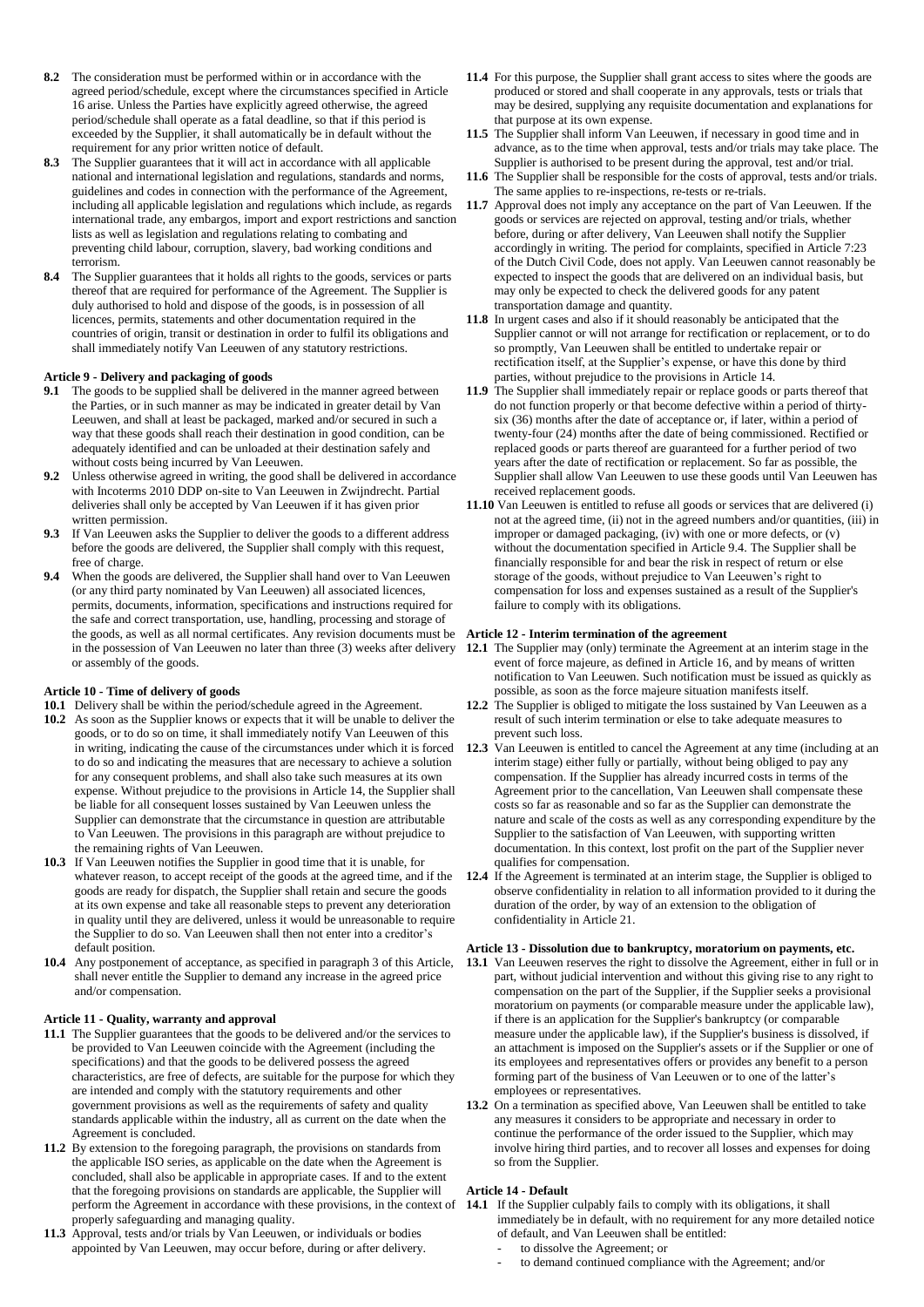- to demand payment of any losses it has sustained and may yet sustain.
- **14.2** The Supplier shall be financially liable for the costs of all judicial and extrajudicial measures, including the costs of collection and costs of legal assistance, incurred in connection with non-compliance and/or infringement by the Supplier while the latter remains in default.

## **Article 15 - Penalty**

- **15.1** Without prejudice to the provisions in Article 14, if the Supplier is in default, it shall be due a penalty to Van Leeuwen equivalent to 10% of the total or maximum price involved in the Agreement, subject to a minimum of EUR 2,500.00 plus VAT.
- **15.2** The penalty is due to Van Leeuwen without prejudice to all other rights or claims, including:
	- its right to proceed with termination of the order;
		- its right to demand performance of the agreed obligation to provide services; and
		- its right to demand payment for losses it has actually sustained and may yet sustain.
- **15.3** Van Leeuwen shall be entitled to offset the penalty against any payments due **Article 20 - Transfer of rights and obligations** to it, whether or not the claim for payment has been assigned to a third party.

### **Article 16 - Force majeure**

- **16.1** The Supplier shall be obliged to notify Van Leeuwen in the event that a statutory force majeure situation arises, as quickly as possible but in any event within seven days after the start of the force majeure situation. Van Leeuwen shall then be entitled to terminate the Agreement at an interim stage, in accordance with the provisions in Article 12, or else, following due consultation with the Supplier, allow a maximum period of 15 working days within which the Parties shall suspend compliance with the agreed obligations, in anticipation that the force majeure situation may be resolved. If, after the expiry of the agreed period, the Supplier is still unable to comply with its obligations, or has failed in its obligations on the basis of these provisions, Van Leeuwen shall be entitled to dissolve the order with immediate effect, in writing and extra-judicially, without this giving rise to any right to compensation.
- **16.2** The Supplier may only invoke the benefit of force majeure if it has notified Van Leeuwen of the situation in writing and with reasons, as quickly as possible but in any event within seven days after the start of the force majeure situation.
- **16.3** The Supplier shall not be entitled to invoke the benefit of force majeure if the **21.3** The Supplier shall not disclose the existence of and/or the circumstances giving rise to the force majeure situation occur after it ought to have completed its performance.
- **16.4** 'Force majeure' does not, in any event, include insufficient availability of adequately qualified personnel, personnel illness, strikes, work-to-rule, late delivery or unsuitability or price increases in materials or raw materials, or prohibitions on import, export or transit. Likewise, force majeure does not include any failures or non-compliance on the part of third parties hired by the Supplier and/or liquidity or solvency problems affecting the Supplier or any third parties if may hire.

#### **Article 17 - Insurance**

- **17.1** The Supplier warrants that it is adequately insured and will remain insured, at its own expense and risk, against all relevant risks during the performance of the Agreement. The Supplier bears the expense and risk of damage to the Supplier's materials and equipment and that of its suppliers, whether on site at Van Leeuwen or elsewhere.
- **17.2** If so requested by Van Leeuwen, the Supplier shall immediately allow inspection of the policies and evidence for payment of premiums. The Supplier shall not terminate the insurance contracts or the conditions under which these have been entered into without the prior written permission of Van Leeuwen. Nor shall the Supplier amend the insured amount to the detriment of Van Leeuwen without such permission.
- **17.3** The Supplier hereby assigns, in advance, all claims to insurance payouts as specified in paragraph 1 of this Article, to the extent that they relate to loss for which the Supplier is liable to Van Leeuwen in terms of this Agreement. Insurance payouts made directly by insurance companies to Van Leeuwen shall be deducted from the compensation payable by the Supplier to Van Leeuwen in relation to the insured event.

## **Article 18 - Licences**

- **18.1** The Supplier warrants to Van Leeuwen that it will secure and retain all licences in good time, including those issued by government departments, which are required for the work to be done and the goods to be delivered by the Supplier. The Supplier warrants to Van Leeuwen that items provided to Van Leeuwen in the context of the Agreement are not prohibited under any relevant legislation or regulations.
- **18.2** The Supplier shall be financially liable for all penalties, losses and suchlike arising from or consequent upon a failure to comply with the obligations specified in paragraph 1 of this Article, and the Supplier shall fully indemnify Van Leeuwen in respect of any form of liability towards third parties in this context.
- **18.3** The Supplier is financially responsible for all consequences arising from a failure of equipment provided by the Supplier to operate or arising from

(preparatory) work undertaken by the Supplier incorrectly, such as but not confined to the acquisition of (ancillary) materials.

#### **Article 19 - Intellectual Property Rights**

- **19.1** Unless otherwise agreed in writing, Van Leeuwen (for the benefit of its own licensor or otherwise) retains copyrights and all other rights of intellectual property in respect of any examples, calculations, drawings, forms, models, matrices, designs, working methods, opinions and other products of intellect that are prepared and issued by it. These rights remain the property of Van Leeuwen and may not be copied, duplicated, shown to third parties or used in any other way without its explicit permission.
- **19.2** The Supplier warrants that the supply of goods and/or the use of the services, the sale or its application by Van Leeuwen shall not amount to an infringement or unlawful use of any intellectual property right belong to a third party, and the Supplier shall indemnify Van Leeuwen against any claims by third parties who allege such an infringement of their intellectual property rights.

**20.1** The Supplier is not entitled to have the Agreement performed by a third party or to transfer rights and obligations arising from the Agreement to a third party or to alienate or burden such rights and obligations unless it has received prior written permission to do so from Van Leeuwen. Van Leeuwen is entitled to attach conditions to any such permission. If Van Leeuwen grants such permission, the Supplier remains fully responsible and liable to Van Leeuwen. Moreover, the permission only applies to the case for which it is given.

### **Article 21 - Confidentiality**

- **21.1** The Supplier undertakes to observe confidentiality in relation to all information provided to it in the context of performing the Agreement (including but not confined to specifications of materials, models, drawings, diagrams, structures and suchlike). The Supplier undertakes that it will only use such information in the context of performing the Agreement. The Supplier shall not disclose such information to third parties, shall not copy it otherwise than as far as necessary for performance of the Agreement and shall make no commercial use of information.
- **21.2** The Supplier shall ensure that all people working for it will comply with the obligation described in the foregoing paragraph.
- consideration/results or performance of the Agreement to any third parties without written permission from Van Leeuwen, on pain of forfeiture of a penalty of €10,000 for every infringement and for every day during which an infringement continues, with any part of a day counting as one full day; such penalty shall be actually payable without judicial intervention, formal warning or notice of default and does not qualify for offset. The foregoing provision is without prejudice to the Supplier's obligation to refrain from the conduct in question or its obligation to pay compensation.

#### **Article 22 - Liability**

- **22.1** The Supplier is liable for all loss sustained by Van Leeuwen or by third parties as a result of a culpable failure by the Supplier to comply with its obligations, of whatever nature; this includes but is not confined to any penalty forfeited by Van Leeuwen to its own customers if the Supplier fails to perform the Agreement or to do so promptly or properly.
- **22.2** The Supplier indemnifies Van Leeuwen against claims by third parties for compensation of loss based on liability as defined in the foregoing paragraph, except in situations involving intent or gross negligence on the part of Van Leeuwen. Furthermore, when first asked to do so by Van Leeuwen, the Supplier shall negotiate a settlement with such third parties or mount a defence in law either in place of or alongside Van Leeuwen, at the option of Van Leeuwen, against any such claims.
- **22.3** For the purposes of applying this Article, members of staff and employees of Van Leeuwen are categorised as third parties.

#### **Article 23 - Indemnification**

- **23.1** The Supplier shall fully indemnify Van Leeuwen against all forms of liability towards third parties that may be incurred by Van Leeuwen in relation to goods delivered by or services provided by the Supplier, to the extent that such liability is not incumbent upon Van Leeuwen in terms of these General Conditions.
- **23.2** The Supplier shall also fully indemnify Van Leeuwen in respect of all forms of liability towards third parties that may be incumbent upon Van Leeuwen in relation to (any) infringement of third-party intellectual (property) rights, including claims in relation to know-how, unauthorised competition and so on.

#### **Article 24 - Legal claims, applicable law and disputes**

- **24.1** All legal relationships between the Parties are governed exclusively by the law of the Netherlands.
- **24.2** The provisions in the Vienna Convention on the Sale and Purchase of Goods are not applicable; nor are any other existing or future regulations in relation to the purchase of movable tangible property if their impact may be excluded by the Parties.